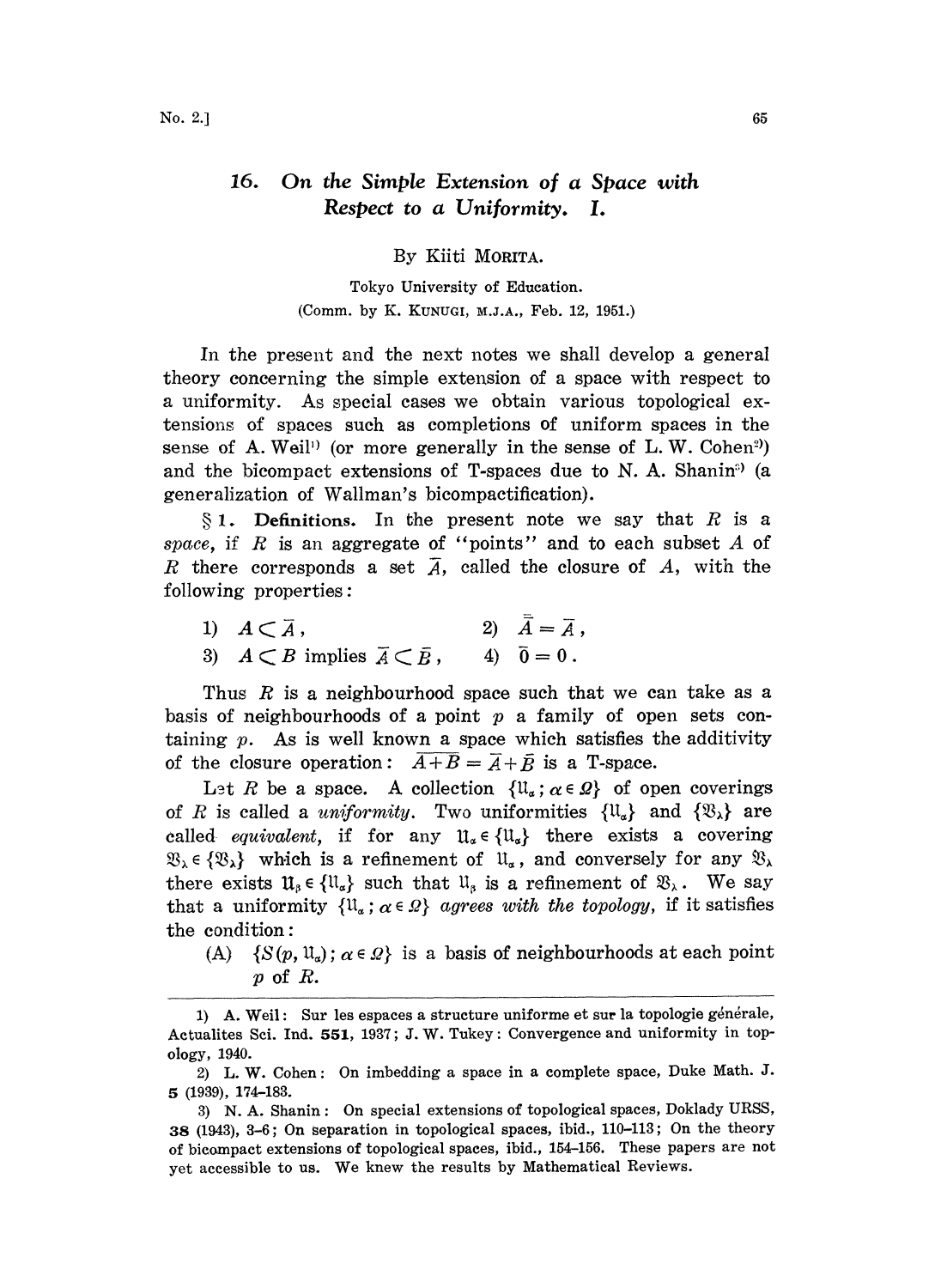## 66 K. MORITA. (Vol. 27,

Here we denote by  $S(A, \mathfrak{u})$  the sum of all the sets of a covering 11 intersecting a subset A of  $R^4$ . A uniformity  $\{1\mathfrak{l}_\alpha : \alpha \in \Omega\}$  is called a  $T\text{-}uniformity$ , if it satisfies the condition:

(B) For any  $\alpha, \beta \in \Omega$  there exists  $\gamma \in \Omega$  such that  $\mathfrak{U}_r$  is a refinement of  $\mathfrak{u}_\alpha$  and  $\mathfrak{u}_\beta$ .

According as  $\{u_\alpha : \alpha \in \Omega\}$  satisfies the condition:

(C) For any  $\alpha \in \Omega$  there exists  $\lambda(\alpha) \in \Omega$  such that for each set  $U \in \mathfrak{U}_{\lambda(a)}$  we can determine a set  $U_a$  of  $\mathfrak{U}_a$  and  $\delta = \delta(\alpha, U) \in \Omega$ so that  $S(U, \mathfrak{U}_{\delta}) \subset U_{\alpha}$ ,

or the condition:

(D) For any  $\alpha \in \Omega$  there exists  $\lambda(\alpha) \in \Omega$  such that, for every set

U of  $\mathfrak{U}_{\lambda(\alpha)}$ ,  $S(U, \mathfrak{U}_{\lambda(\alpha)})$  is contained in some set  $U_{\alpha}$  of  $\mathfrak{U}_{\alpha}$ , the uniformity  $\{\mathfrak{u}_a\}$  is called *regular* or *completely regular*. The condition (D) states that  $\mathfrak{u}_\alpha$  has a star-refinement  $\mathfrak{u}_{\lambda(\alpha)}$ <sup>4</sup>. A completely regular uniformity is always regular. A space possessing a uniformity which agrees with the topology is a uniform space.

Remark. A uniform space in the sense of A. Weil and J.W. Tukey<sup>3</sup> is a  $T_1$ -space which has a completely regular T-uniformity agreeing with the topology. L.W. Cohen considered a  $T_1$ -space R such that for any point p and any element  $\alpha$  of a set  $\Omega$  of indices there is defined an open neighbourhood  $V_a(p)$  of p with the following properties: 1)  ${V_a(p) : \alpha \in \Omega}$  is a basis of neighbourhoods at p, and 2) for  $p \in R$  and for  $\alpha$  there exist  $\lambda(\alpha) \in \Omega$  and  $\delta(p, \alpha) \in \Omega$ such that  $V_{\delta(p,a)}(q) \cdot V_{\lambda(a)}(p) \neq 0$  implies  $V_{\delta(p,a)}(q) \subset V_a(p)$  for every point q of R.<sup>6</sup>) If we put  $\mathfrak{B}_s = \{V_a(p) : p \in R\}$  and construct all the finite intersections of the coverings  $\mathfrak{B}_{\alpha}(\alpha \in \mathcal{Q})$ , it is easily seen that the set of these coverings defines a regular T-uniformity agreeing with the topology.

§ 2. Uniformisable spaces. A space R is called weakly regular<sup>:</sup>), if for every open set U containing any point p of R we have  $\bar p \subset U$ . R is called regular, if for any neighbourhood U of p there exists an open set H such that  $p \in H$ ,  $\overline{H} \subset U$ . In case for any neighbourhood U of  $p$  there exists a real-valued bounded continuous function  $f(x)$  such that  $f(p) = 0$  and  $f(x) = 1$  for  $x \in R-U$ , R is called completely regular.

Theorem 1. In order that a space  $R$  possess a uniformity or a regular uniformity or a completely regular uniformity or a T-uni-

<sup>4)</sup> J.w. Tukey: loe. cit.

<sup>5)</sup> Cf. A. Well and J. W. Tukey: loc. cit., 1).

<sup>6)</sup> L.W. Cohen: loc. cit., 2).

<sup>7)</sup> N. A. Shanin: loc. cit., 3). Further a space satisfying the condition  $(D)$ of T. Inagaki is nothing but a weakly regular space as is shown by our Theorem 1 and his theorem in his paper: Sur les espaces à structure uniforme, Jour. Hokkaido Univ. Ser. 1, Vol. X (1943), p. 230.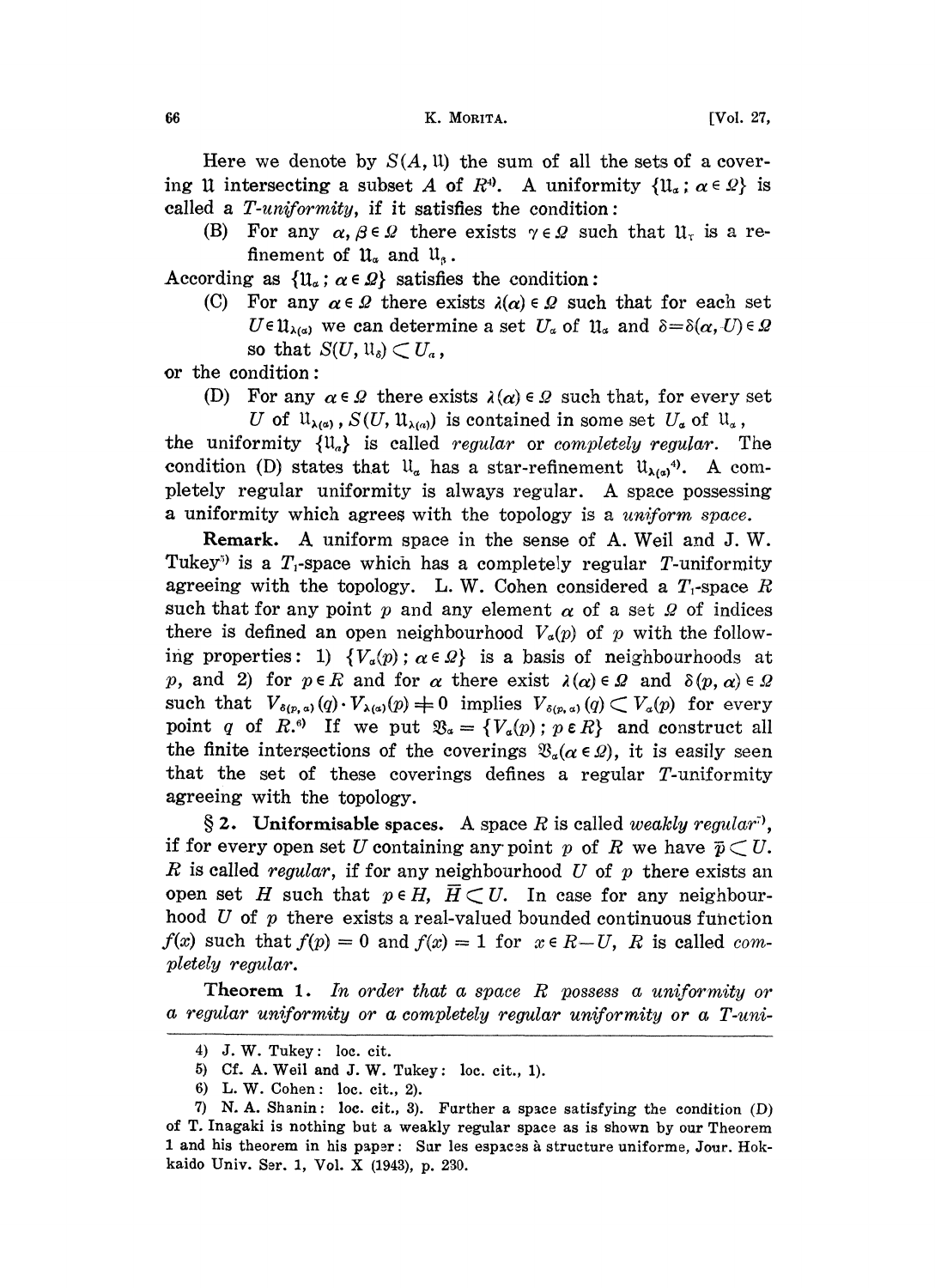formity, agreeing with the topology, it is necessary and sufficient that R be <sup>a</sup> weakly regular space, a regular space, <sup>a</sup> completely 'egular space or a weakly regular T-space respectively.

Proof. For the case of complete regularity we can prove the theorem similarly as in the case of A. Weil and J.W. Tukey<sup>s</sup>.<br>Let R be a weakly regular space. Then the set  $\{\mathfrak{ll}_{\alpha}; \alpha \in \Omega\}$  of all the open coverings of  $F$  is a uniformity agreeing with the topology, since for an open set G containing a point p we have  $S(p, \mathfrak{U}_q) \subset G$ , where  $\mathfrak{U}_a=\{G, R-\bar{p}\}.$  Moreover, if R is regular, this uniformity is regular. Because for a covering  $u_a$  we can determine an open covering  $\mathfrak{U}_{\lambda(\alpha)}$  such that the closure of each set of  $\mathfrak{U}_{\lambda(\alpha)}$  is contained in some set of  $\mathfrak{u}_\alpha$ , aud hence for any set U of  $\mathfrak{u}_{\lambda(\alpha)}$  we have  $\overline{U} \subset$  some  $U_{\alpha}$ ,  $U_{\alpha} \in \mathfrak{U}_{\alpha}$ , and consequently, if we put  $\mathfrak{U}_{\delta} = \{U_{\alpha}, R-\overline{U}\},$ we have  $S(U, \mathfrak{u}_s) \subset U_\alpha$ . If R is a T-space, then the above uniformity is clearly a T-uniformity.

The necessity of the condition follows readily from Lemma 1 below, whose proof is easy.

**Lemma 1.** Let  $\{u_\alpha : \alpha \in \Omega\}$  be a uniformity of a space R which  $\overline{A} = \prod_{\alpha} S(A, \mathfrak{u}_{\alpha}).$ agrees with the topology. Then for any subset  $A$  of  $R$  we have

**Remark.** A  $T_0$ -space is not always weakly regular. A weakly regular  $T_0$ -space is necessarily a  $T_1$ -space, as is shown by Theorem <sup>1</sup> and Lemma 1.

 $\S$  3. The simple extension  $R^*$  of a space R with respect to a uniformity. Let  $\{ll_a: a \in \Omega\}$  be a uniformity of a space R. A family  $\{X_\lambda : \lambda \in \Lambda\}$  of subsets of R is called Cauchy family (with respect to the uniformity  $\{\mathfrak{U}_a\}$ , if it has the finite intersection property and satisfies the condition:

(1) For any  $\alpha \in \Omega$  there exist a set  $X_{\lambda} \in \{X_{\lambda}\}\$  and  $\beta \in \Omega$  and a set  $U_a$  of  $\mathfrak{u}_a$  such that

$$
S\left(X_{\lambda}\,,\, \mathfrak{U}_{\beta}\right)\subset U_{\alpha}\,.
$$

A Cauchy family  $\{X_{\lambda}\}\$ is said to be vanishing, if  $\prod_{\lambda \in A} \overline{X}_{\lambda} = 0$ . A Cauchy family  $\{X_{\lambda}\}\$ is said to be *equivalent* to another Cauchy family  $\{Y_{\mu}\}\colon$  written  $\{X_{\lambda}\}\sim \{Y_{\mu}\}\$ , if for any  $X_{\lambda}\in \{X_{\lambda}\}\$  and any  $\alpha \in \Omega$  there exist a set  $Y_{\mu} \in \{Y_{\mu}\}\$  and  $\beta \in \Omega$  such that

(2)  $S(Y_\mu, \mathfrak{u}_\beta) \subset S(X_\lambda, \mathfrak{u}_\alpha).$ 

Lemma 2. If  $\{X_{\lambda}\}\sim \{Y_{\mu}\}\$ , then  $\{Y_{\mu}\}\sim \{X_{\lambda}\}\$ .

*Proof.* For any  $\alpha \in \Omega$  there exist  $X_{\lambda} \in \{X_{\lambda}\}\text{, } \beta \in \Omega$  and  $U_{\alpha} \in \mathfrak{U}_{\alpha}$ such that  $S(X_\lambda, \mathfrak{u}_s) \subset U_\alpha$ . By the assumption of Lemma 2 there

<sup>8)</sup> Cf. loc. cit., 1), in particular Tukey's book p. 58. It is to be noted that we do not assume the additivity of the closure operation which is not implied by the complete regularity.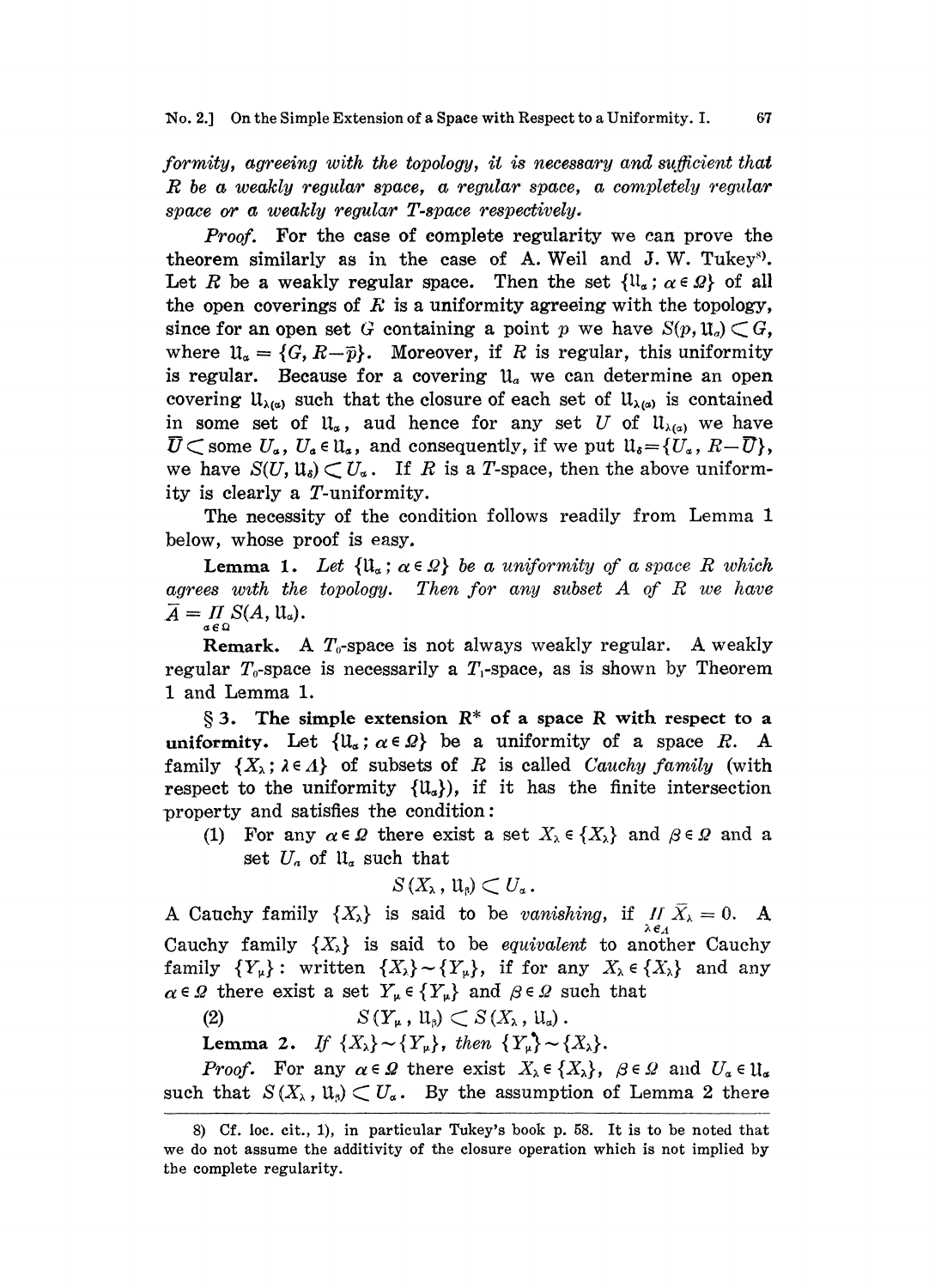exist  $Y_{\nu_0} \in \{Y_{\nu}\}\$  and  $\gamma \in \Omega$  such that  $S(Y_{\nu_0}, \mathfrak{U}_{\tau}) \subset S(X_{\lambda}, \mathfrak{U}_{\beta})$ . Then we have  $Y_{\mu} \cdot U_{\alpha} \neq 0$  for any  $Y_{\mu} \in \{Y_{\mu}\}\$ , since  $Y_{\mu} \cdot Y_{\nu} \neq 0$ , and hence  $S(X_{\lambda}, \mathfrak{u}_{\beta}) \subset U_{\alpha} \subset S(Y_{\mu}, \mathfrak{u}_{\alpha})$ . Thus we have  ${Y_{\mu}} {\sim} {X_{\lambda}}.$ 

Lemma 3. If  $\{X_{\lambda}\}\sim \{Y_{\mu}\}\$  and  $\{Y_{\mu}\}\sim \{Z_{\nu}\}\$ , then  $\{X_{\lambda}\}\sim \{Z_{\nu}\}\$ .

Lemma <sup>3</sup> follows directly from the definition. Hence the equivalence of Cauchy families is an equivalence relation. It may happen that a non-vanishing Cauchy family is equivalent to a vanishing Cauchy family. In this connection we state the following lemma, which is an easy consequence of Lemma 1.

**Lemma 4.** If  $\{\mathfrak{U}_\alpha\}$  agrees with the topology and  $\{X_\lambda\} \sim \{Y_\mu\}$ , then  $\Pi \overline{X}_{\lambda} = H \overline{Y}_{\mu}$ .

We consider the equivalence classes of vanishing Cauchy families; we denote the set of these classes by  $C$ . For any open set G of R we define the set  $G^*$  as a subset of  $R+C$  as follows: a point  $x \in C$  belongs to  $G^*$  if for any Cauchy family  $\{X_\lambda\}$  of the class x there exist  $X_{\lambda} \in \{X_{\lambda}\}\$  and  $\alpha \in \Omega$  such that  $S(X_{\lambda}, \mathfrak{U}_{\alpha}) \subset G^{\circ}$ , and a point x of R belongs to  $G^*$  if  $x \in G$ ; that is,

(3)  $G^* = G + \{x : \{X_\lambda\} \in x \text{ implies that } S(X_\lambda, \mathfrak{U}_\alpha) \subset G \text{ for some }$  $X_{\lambda} \in \{X_{\lambda}\}\$ and  $\mathfrak{U}_{\alpha}\}.$ 

Then we have

Lemma 5.  $G^* \cdot R = G$ ,  $0^* = 0$ ,  $R^* = R + C$ .

Lemma 6.  $G \subset H$  implies  $G^* \subset H^*$ .

Lemma 7.  $G_1 \cdot G_2 \cdots G_m = 0$  implies  $G_1^* G_2^* \cdots G_m^* = 0$ .

*Proof.* If  $x \in G_i^*$ ,  $i = 1, 2, \dots, m$ , then we have  $x \in C$  and for any Cauchy family  $\{X_\lambda : \lambda \in \Lambda\}$  of the class x there exist  $\lambda_i \in \Lambda$  and  $\alpha_i \in \Omega$  such that  $S(X_{\lambda_i}, \mathfrak{u}_{\alpha_i}) \subset G_i$ ,  $i = 1, 2, \dots, m$ , and hence  $G_1 G_2 \cdots$  $G_m \supset X_{\lambda_1} X_{\lambda_2} \cdots X_{\lambda_m} = 0$ , which contradicts the hypothesis of the lemma.

Now we take the set of  $G^*$  for all open sets G of R as a basis. of open sets of  $R^*$ . Then  $R^*$  is clearly a space (in the sense of  $\S 1$ ) and R is a subspace of  $R^*$ .

Lemma 8.  $\mathfrak{u}_{\alpha}^* = \{U^*; U \in \mathfrak{u}_{\alpha}\}\$ is an open covering of  $R^*$ .

*Proof.* Let  $x \in C$ . For any  $\alpha \in \Omega$  and any Cauchy family  $\{X_{\lambda}\}\$ of the class x there exist  $X_{\lambda} \in \{X_{\lambda}\}\,$ ,  $\beta \in \Omega$  and  $U_{\alpha} \in \mathfrak{U}_{\alpha}$  such that  $S(X_\lambda, \mathfrak{U}_\beta) \subset U_\alpha$ , which shows that  $x \in U_\alpha^*$ .

**Lemma 9.** If a point x of  $R^*-R$  is contained in  $G^*$ , then we have  $S(x, \mathfrak{u}_{\alpha}^*) \subset G^*$  for some  $\alpha \in \Omega$ .

*Proof.* For a Cauchy family  $\{X_{\lambda}\}\$  of the class x there exist  $X_{\lambda} \in \{X_{\lambda}\}\$ and  $\alpha \in \Omega$  such that  $S(X_{\lambda}, \mathfrak{U}_{\alpha}) \subset G$ . Let  $x \in U_{\alpha}^*$ ,  $y \in U_{\alpha}^*$ for some set  $U_{\alpha}$  of  $\mathfrak{U}_{\alpha}$ . Then there exist  $X_{\lambda_{\alpha}} \in \{X_{\lambda}\}\$  and  $\beta \in \Omega$  such

<sup>9)</sup> It is proved by the definition of equivalence that the condition holds for any  $\{X_{\lambda}\}\$  of the class x if it holds for some  $\{Z_{\lambda}\}\$  of x.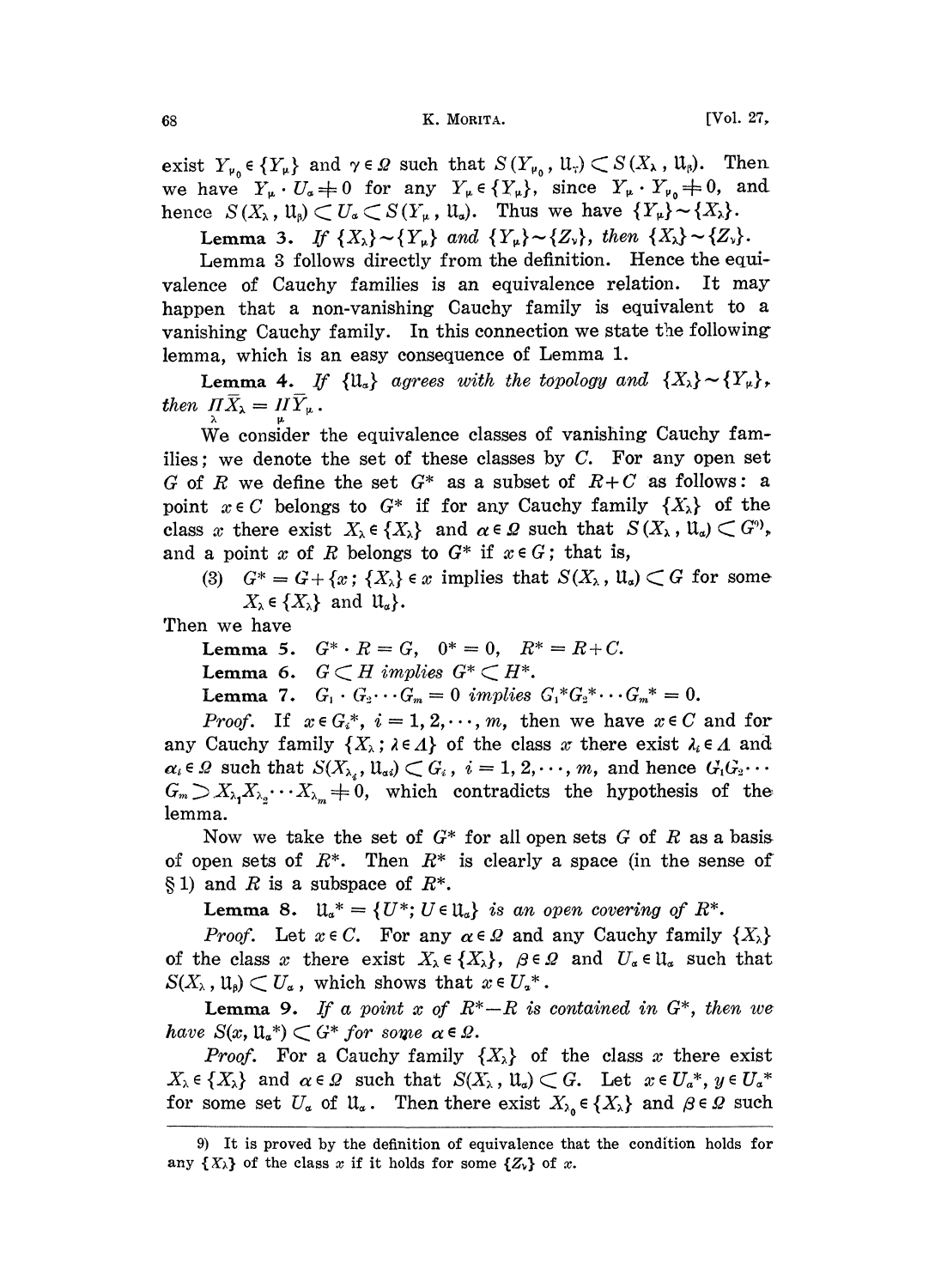that  $S(X_{\lambda_0}, \mathfrak{u}_0) \subset U_a$ . If  $y \in R$ , then we have  $y \in U_a \subset S(X_{\lambda_0}, \mathfrak{u}_a) \subset G$ . If  $y \in C$  and a Cauchy family  ${Y_{\mu}}$  belongs to the class y, then there exist  $Y_{\mu} \in \{Y_{\mu}\}\$  and  $\gamma \in \Omega$  such that  $S(Y_{\mu}, \mathfrak{U}_{\tau}) \subset U_{\alpha}$ . Hence we have  $S(Y_\mu, \mathfrak{U}_\tau) \subset U_\alpha \subset S(X_\lambda, \mathfrak{U}_\alpha) \subset G$ , that is,  $y \in G^*$ . Therefore  $S(x, \mathfrak{u}_{\bullet}^*) \subset G^*$ .

**Lemma 10.** If  $x \in R^* - R$ , then we have

 $x = \left[ \underset{a}{I\hspace{-0.1cm}I} S(x, \mathbf{u}_{\circ}*) \right] (R^*{-}R).$ 

*Proof.* Let  $y \in [HS(x, \mathbb{u}_a^*)](R^*-R)$ . Then for any  $\alpha$  there exists a set  $U_a$  of  $\mathfrak{u}_a$  such that  $x, y \in U_a^*$ . By the argument in the proof of Lemma 9 we see that for a Cauchy family  ${Y_{\mu}}$  of the class y there exist  $Y_{\mu} \in {Y_{\mu}}$  and  $\gamma \in \Omega$  such that  $S(Y_{\mu}, \mathfrak{U}_{\tau}) \subset S(X_{\lambda}, \mathfrak{U}_{\alpha})$ for any  $X_{\lambda} \in \{X_{\lambda}\}\$ . This shows that  $\{X_{\lambda}\}\sim \{Y_{\mu}\}\$ .

**Lemma 11.** If a vanishing Cauchy family  $\{X_{\lambda}\}\$  belongs to the class x which is a point of  $R^*$ -R, then we have  $x = I\!\!\,I\!\!\,X_\lambda$ , where the bar indicates the closure operation in the space  $R^*$ .

*Proof.* For any  $\alpha \in \Omega$  there exist  $X_{\alpha} \in \{X_{\alpha}\}\text{, } \beta \in \Omega$  and  $U_{\alpha} \in \mathfrak{U}$ . such that  $S(X_{\lambda_0}, \mathfrak{u}_s) \subset U_\alpha$ . Hence we have  $X_\lambda \cdot S(x, \mathfrak{u}_\alpha^*) \neq 0$ , since  $X_{\lambda} \cdot U_{\alpha} = 0$ ,  $x \in U_{\alpha}^*$ , and consequently  $x \in H\overline{X}_{\lambda}$  by Lemma 9. On the other hand, from the relation  $S(X_{\lambda_0}, \mathfrak{u}_{\beta}) \subset U_{\alpha}$  it follows that  $S(X_{\lambda_0}, \mathfrak{u}_{\beta}^*) \subset U_{\alpha}^*$ . Hence we have  $\overline{X}_{\lambda_0} \subset U_{\alpha}^* \subset S(x, \mathfrak{u}_{\alpha}^*)$ . There-<br>fore  $\overline{I} \overline{X}_{\lambda} \subset \overline{I} \overline{S}(x, \mathfrak{u}_{\alpha}^*)$ . Since  $\{X_{\lambda}\}$  is vanishing, we have  $x = \overline{I} \overline{X}_{\lambda}$ by Lemma 10.

**Lemma 12.** If G is an open set of R, then  $S(G^*, \mathfrak{U}_a^*) \subset [S(G, \mathfrak{U}_a)]^*$ . This Lemma follows immediately from Lemmas 6 and 7. Summarizing above results we obtain

**Theorem 2.**  $R^*$  is a space which contains R as a subspace.  $R$  is dense in  $R^*$ , and every point of  $R^*$ - $R$  is closed.

Theorem 3.  $\{U_{\alpha}^*\}$  is a uniformity of  $R^*$ .  $\{U_{\alpha}^*\}$  is a T-uniformity, a regular uniformity or a completely regular uniformity, according as  ${u_{\alpha}}$  is a T-uniformity, a regular uniformity or a completely regular uniformity.

**Theorem 4.** If a uniformity  $\{\mathfrak{U}_a\}$  of R agrees with the topology, then the uniformity  $\{u^*\}\;$  of  $R^*$  agrees with the topology.

*Proof.* Let  $x \in R$ . If  $S(x, \mathfrak{U}_x) \subset G$ , we have  $S(x, \mathfrak{U}_x^*) \subset G^*$ .

We call  $R^*$  the simple extension of R with respect to the uniformity  $\{u_{\alpha}\}.$ <br>Remark. If  $\{U: U \in \mathfrak{U}_{\alpha}, \alpha \in \Omega\}$  is a basis of open sets of R,

then  $\{U^* : U \in \mathfrak{U}_\alpha, \alpha \in \Omega\}$  is a basis of open sets of  $R^*$ .

 $§ 4.$  Further properties of  $R^*$ .

**Lemma 13.** If  $\{S(x, u_{\alpha}) : \alpha \in \Omega\}$  is a basis of neighbourhoods of a point  $x$  of  $R$ , then we have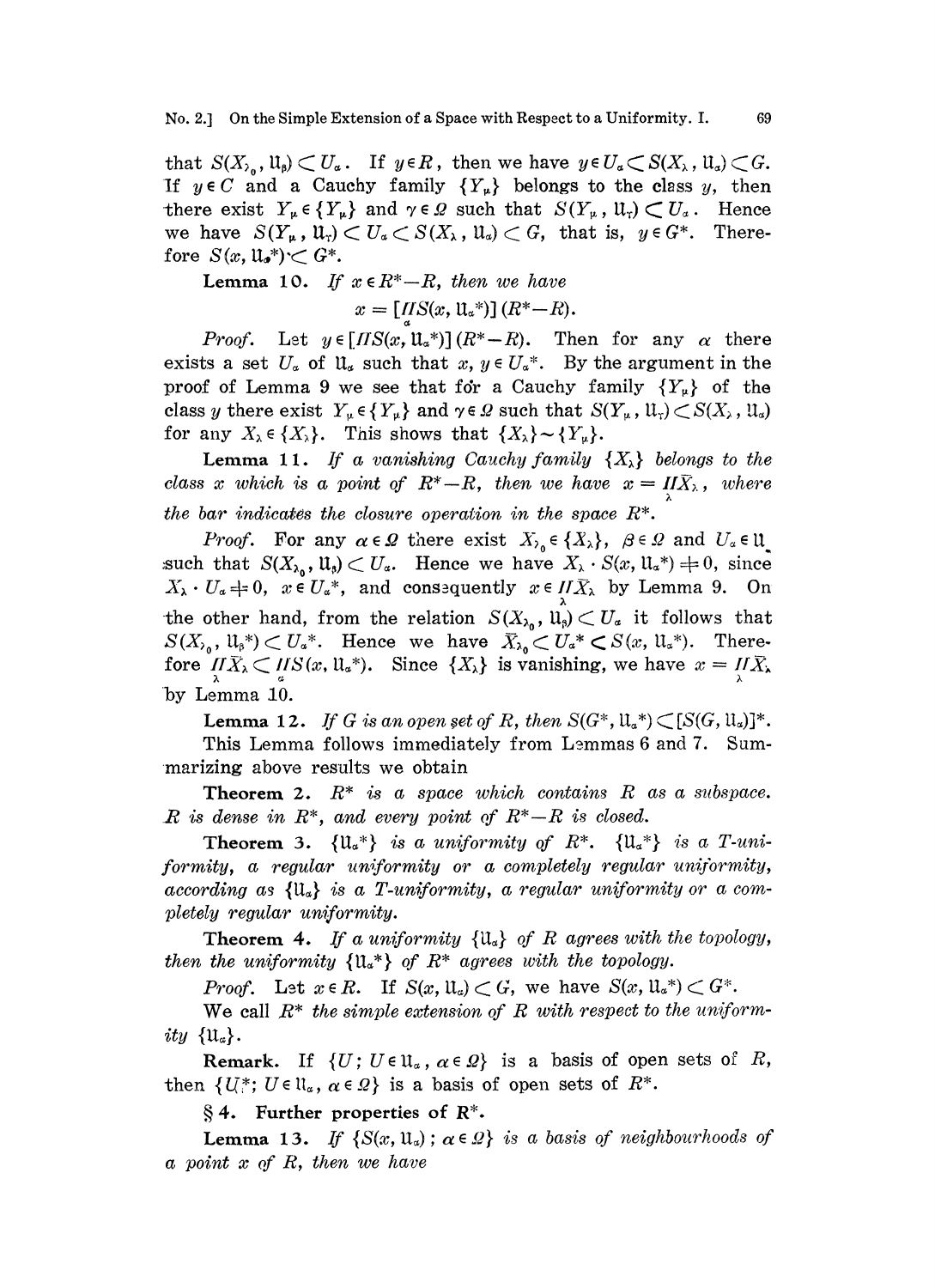70 K. MORITA. [Vo|. 27,

(4) 
$$
IIS(x, \mathfrak{u}_\alpha^*) = IIS(x, \mathfrak{u}_\alpha).
$$

*Proof.* If  $y \in (R^* - R) \cdot HS(x, \mathbf{u}_a^*)$ , then there exists, for any  $\alpha \in \Omega$ , a set  $U_{\alpha}$  of  $\mathfrak{u}_{\alpha}$  such that  $x \in U_{\alpha}$  and  $y \in U_{\alpha}^{*}$ . For a Cauchy family  $\{Y_{\mu}\}\$  of the class y there exist  $Y_{\mu_0} \in \{Y_{\mu}\}\$  and  $\beta \in \mathcal{Q}$  such that  $S(Y_{\mu_0}, \mathfrak{u}_\beta) \subset U_\alpha$ . Hence we have  $x \in U_\alpha \subset S(Y_\mu, \mathfrak{u}_\alpha)$  for every  $Y_{\mu} \in \{Y_{\mu}\}\$ , and consequently we have  $S(x, \mathfrak{U}_{\alpha}) \cdot Y_{\mu} \neq 0$ , which shows. that  $x \in \Pi \overline{Y}_{\mu} \cdot R$  by the hypothesis of the lemma. This contradicts the assumption that  ${Y_{\mu}}$  is vanishing. Therefore  $\text{IIS}(x, \mathfrak{u}_{\alpha}^*) \subset R$ . This proves (4).

**Lemma 14.** If  $\{\mathfrak{U}_\alpha\}$  agrees with the topology, then (5)  $I \cap S(x, \mathfrak{U}_a^*) = x \text{ or } \overline{x} \cdot R,$ 

according as  $x \in R^* - R$  or  $x \in R$ .

*Proof.* Since  $HS(x, 1/x^*) = \bar{x}$  by Theorem 4 and Lemma 1, we have (5) by Lemmas 11 and 13.

Theorem 5. If R is a T-space and  $\{ll_a\}$  is a T-uniformity of R, then  $R^*$  is a T-space. Furthermore, if R is a T<sub>0</sub>-space, so is  $R^*$ .

The first part of the theorem follows from the next Lemma 15. The second part is obvious.

Lemma 15. If  $\{\mathfrak{U}_\alpha\,;\,\alpha\in\Omega\}$  is a T-uniformity of a T-space R, then we have  $(G_1 \cdot G_2)^* = G_1^* \cdot G_2^*$  for any open sets  $G_1$ ,  $G_2$  of R.

*Proof.* Let  $x \in G_1^* G_2^*$  and  $x \in C$ . Then for a Cauchy family  $\{X_{\lambda}\}\$  of the class x there exist  $X_{\lambda_i} \in \{X_{\lambda}\}\$  and  $\alpha_i \in \Omega$  such that  $S(X_{\lambda_i}, \mathfrak{U}_{\alpha_i}) \subset G_i$ ,  $i=1, 2$ . If we take a common refinement  $\mathfrak{U}_{\beta}$  of  $u_{\alpha_1}$  and  $u_{\alpha_2}$ , then we have  $S(X_{\lambda_1} \cdot X_{\lambda_2}, u_{\beta}) \subset G_1G_2$ . Let  $S(X_{\nu}, u_{\nu}) \subset U_{\beta}$ for some  $X_{\nu} \in \{X_{\lambda}\}\,$ ,  $\gamma \in \mathcal{Q}$ ,  $U_{\beta} \in \mathfrak{U}_{\beta}$ . Then we have  $S(X_{\nu}, \mathfrak{U}_{\nu})$  $\subset S(X_{\lambda_1},X_{\lambda_2},\mathfrak{U}_{\beta}) \subset G_1G_2$ . This proves Lemma 15.

Theorem 6. If R is a  $T_1$ -space and  $\{ll_a\}$  is a T-uniformity which agrees with the topology, then  $R^*$  is a T<sub>1</sub>-space.

Theorem 6 is a direct consequence of Theorem 5 and Lemmas. 13, 14. The following theorem is also clear.

**Theorem 7.** If R is a (completely) regular space and  $\{u_{\alpha}\}\$  is a (completely) regular uniformity which agrees with the topology, then  $R^*$  is a (completely) regu ar space.

 $\S 5.$  Completeness. The case of regular uniformity.<sup>10</sup> A space R with a uniformity  $\{ll_a\}$  is said to be *complete* with respect to the uniformity, if every Cauchy family  $\{X_{\lambda}\}\$  with respect to  $\{U_{\alpha}\}\$  is not vanishing, that is,  $\overline{H}\overline{X}_\lambda = 0$ .

**Theorem 8.** A space  $R$  is complete with respect to the uniformyit  $\{u_\alpha;\alpha\in\Omega\}$  which is composed of all open coverings of R.

<sup>10)</sup> The general case will be treated in the third note.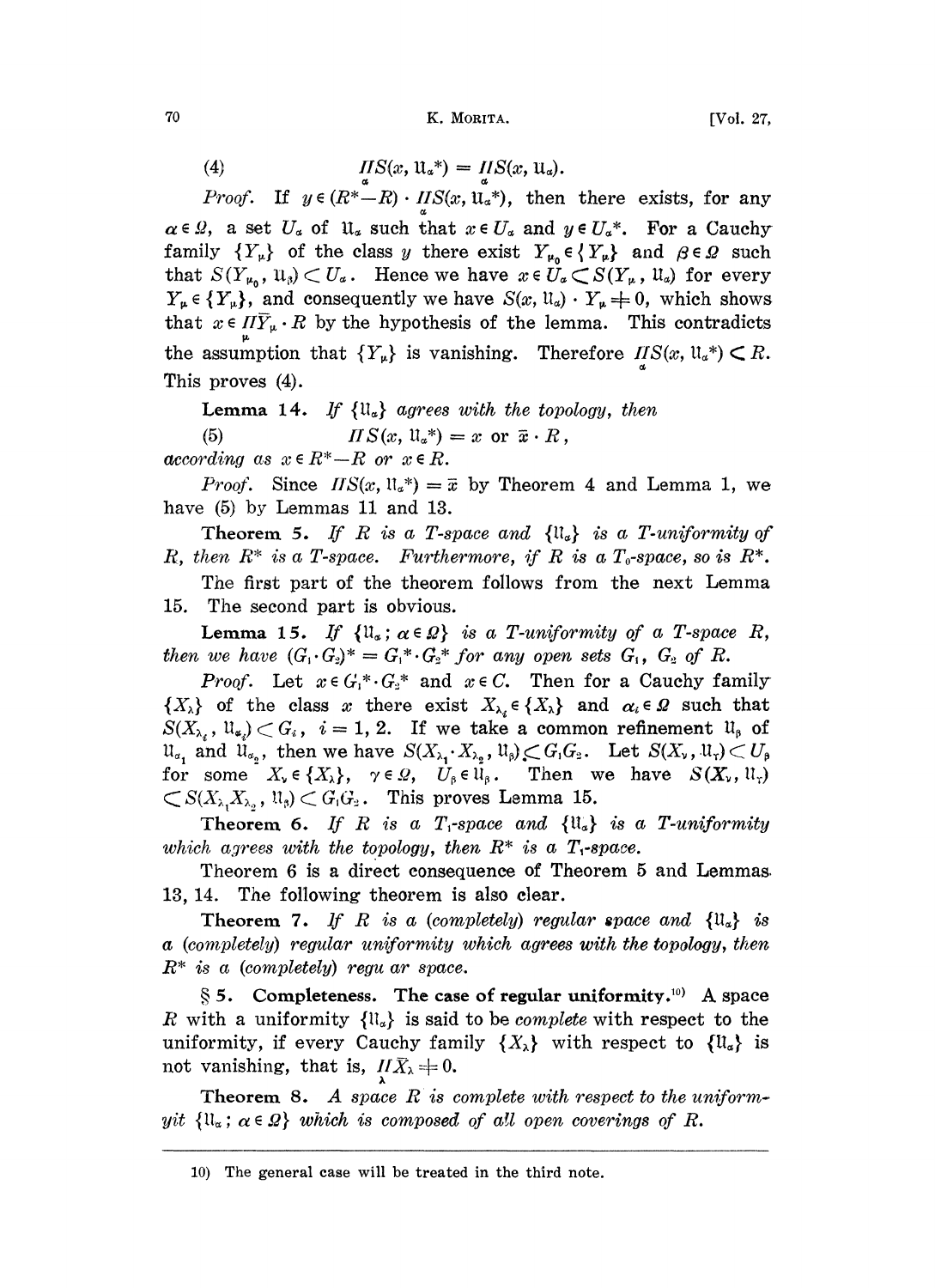No. 2.] On the Simple Extension of a Space with Respect to a Uniformity. I. 71

**Proof.** If a Cauchy family  $\{X_{\lambda} : \lambda \in \Lambda\}$  is vanishing, then  $\{R-\bar{X}_\lambda;\lambda\in\Lambda\}$  is an open covering of R, and hence it is equal to some  $\mathfrak{u}_\alpha$ . Since  $\{X_\lambda\}$  is a Cauchy family there exist  $\lambda \in \Lambda$  and  $U_a \in \mathfrak{U}_a$  such that  $X_{\lambda} \subset U_a$ . On the other hand,  $U_a$  is expressed. as  $R-\bar{X}_{\mu}$  with some  $\mu \in \Lambda$ . Hence we have  $X_{\lambda} \cdot X_{\mu} = 0$ , contrary to the finite intersection property.

Corollary. A regular (or fully normal) space R is complete with respect to some regular (or completely regular) uniformity.<sup>11)</sup>

The extension  $R^*$  is not always complete, as will be shown below. Here we shall prove

**Theorem 9.** If  $\{u_{\alpha}\}\$ is a (completely) regular uniformity of a space  $R$  which agrees with the topology, then  $R^*$  is complete with respect to the uniformity  $\{\mathfrak{m}_a^*\}.$ 

Well's theorem and Cohen's theorem are contained in our Theorem  $9.^{\scriptscriptstyle{12}}$  We first prove some lemmas.

**Lemma 16.** Let  $\{ll_a: a \in \Omega\}$  be a regular uniformity of a space R. Then a family  $\{X_{\lambda}\}\$  of subsets of R with the finite intersection. property is a Cauchy family if for any  $\alpha \in \Omega$  there exist a set  $X_{\lambda} \in \{X_{\lambda}\}\$ and a set  $U_{\alpha}$  of  $\mathfrak{u}_{\alpha}$  such that  $X_{\lambda} \subset U_{\alpha}$ .

**Lemma 17.** Let  $\{X_{\lambda}\}\$ and  $\{Y_{\mu}\}\$ be Cauchy families with respect to a regular uniformity  $\{1\mathfrak{l}_a : \alpha \in \Omega\}$ . Then  $\{X_\lambda\} \sim \{Y_\mu\}$ , if for any  $\alpha \in \Omega$  and any  $X_{\lambda} \in \{X_{\lambda}\}\$  there exists a set  $Y_{\mu} \in \{Y_{\mu}\}\$  such that  $Y_{\mu}$  $\subset S(X_{\lambda}, \mathfrak{u}_{\alpha}).$ 

Since Lemma 16 is clear, we have only to prove Lemma 17. For any  $\alpha \in \Omega$  there exist  $X_{\lambda_0} \in \{X_{\lambda}\}\$ ,  $\beta \in \Omega$  and  $U_{\lambda(\alpha)} \in \mathfrak{U}_{\lambda(\alpha)}$  such that  $S(X_{\lambda_0}, \mathfrak{U}_{\beta}) \subset U_{\lambda(\alpha)}$ . Let  $Y_{\mu} \subset S(X_{\lambda_0}, \mathfrak{U}_{\beta})$ . Then we have  $S(Y_{\mu}, \mathfrak{U}_{\delta})$  $\subset S(X_{\lambda}, \mathfrak{u}_{\alpha})$ , where  $\delta = \delta(\alpha, U_{\lambda(\alpha)})$ .

Cororally.  $\{X_{\lambda}\}\sim \{Y_{\mu}\}\$  if and only if  $\{X_{\lambda}+Y_{\mu}\}\$  is a Cauchy family. Here  ${u_{\alpha}}$  is assumed to be a regular uniformity (or a Tuniformity).

*Proof of Theorem 9.* Let  $\{M_{\lambda} : \lambda \in \Lambda\}$  be a Cauchy family of  $R^*$  with respect to  $\{u_*^*; \alpha \in \Omega\}$ . According to Lemmas 16 and 17  $\{S(M_\lambda, \mathfrak{U}_\alpha^*): \lambda \in \Lambda, \alpha \in \Omega\}$  is a Cauchy family which is equivalent to  $\{M_{\lambda}\}.$  By Lemma 7  $\{R\cdot S(M_{\lambda}, \mathfrak{u}_{\alpha}^*)\}$  is a Cauchy family of R with. respect to  $\{\mathfrak{U}_\alpha\}$ . Hence we have  $IIS(M_\lambda, \mathfrak{U}_\alpha^*)\cdot R\neq 0$ , and consequently  $HM_{\lambda} \neq 0$  by Lemma 4. Thus  $R^*$  is complete.

Example. In case  $\{u_{\alpha}\}\$ is a completely regular uniformity which does not agree with the topology,  $R^*$  is not neccessarily complete even if  $R$  is a metrizable space. Let  $R$  be a subspace

<sup>11)</sup> This is proved for metric spaces by J. Dieudonne (Ann. L'ecole norm. sup. 56 (1939), p. 280) and for fully normal spaces by T. Shirota (Shijo-Danwakai, 9 (1948), p. 283), and by the present author (ibid., 13 (1949), p. 458).

<sup>12)</sup> Cf. footnotes 1, 2) and the remark at the end of  $§ 1$ .